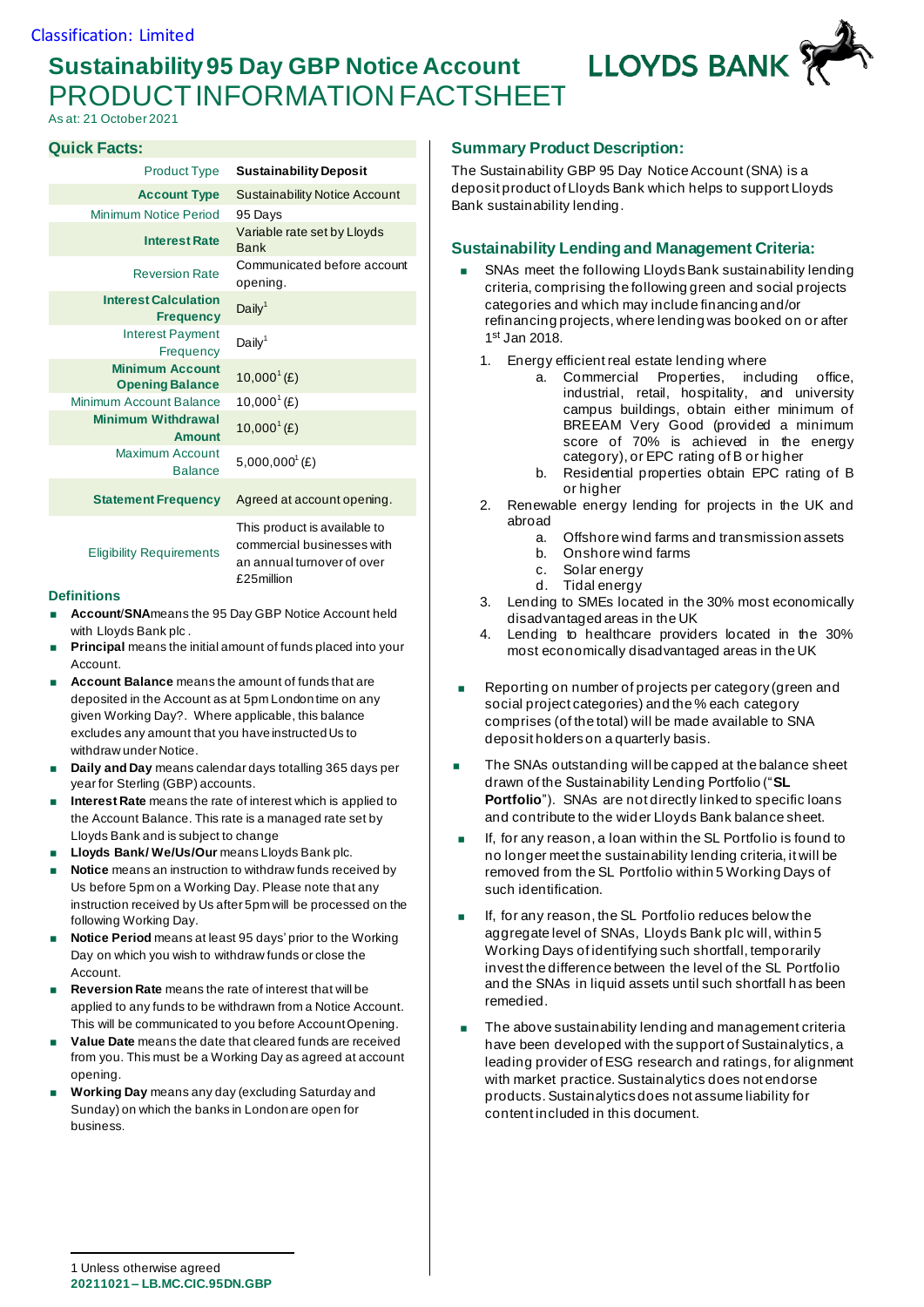# **Sustainability 95 Day GBP Notice Account** PRODUCT INFORMATION FACTSHEET

As at: 21 October 2021

# **Product Features:**

The 95 Day GBP Notice Account is a deposit account with the key features detailed below.

## **Key Features:**

- **Accounts only available in Sterling (GBP).**
- We will agree with you the Interest Rate that will apply to your Account at account opening.
- Interest Rate is calculated daily. This is based on the Account Balance and rate of interest is paid into your Account daily (unless otherwise agreed).
- The interest rate is a managed rate set by Lloyds Bank and is subject to change. Where this change is not to your advantage, we will provide you 14 days' notice and the new Interest Rate will be applied to your Account on the next Working Day following expiry of the 14 days' notice. Where this change is to your advantage, the new Interest Rate may be applied to your Account immediately without notice.
- To withdraw funds or close your Account you must give Us Notice in accordance with the Notice Period.
- If you make a Withdrawal from your Notice Account, the rate of interest applied to the funds to be withdrawn will be the Reversion Rate. The Reversion Rate will be fixed for the duration of the Notice Period and will apply from the date we receive your Notice. Interest on the withdrawal amount will be applied at the end of the Notice Period.

#### **Benefits:**

- The SNA can fit in with a depositor's sustainability criteria as part of a wider organisational corporate strategy. Lloyds Bank's SNA sustainability lending criteria strongly aligns to those of the Lloyds Banking Group sustainability bond, the framework for which can be accessed here: [www.lloydsbankinggroup.com/sustainability-bond](https://eur02.safelinks.protection.outlook.com/?url=http%3A%2F%2Fwww.lloydsbankinggroup.com%2Fsustainability-bond-framework-march-2019&data=04%7C01%7CCharlotte.Hill1%40LloydsBanking.com%7C89636610930840c4d5a808da034b3247%7C3ded2960214a46ff8cf4611f125e2398%7C0%7C0%7C637825918733316055%7CUnknown%7CTWFpbGZsb3d8eyJWIjoiMC4wLjAwMDAiLCJQIjoiV2luMzIiLCJBTiI6Ik1haWwiLCJXVCI6Mn0%3D%7C3000&sdata=Xz06Fsa%2BBvWhzJmhPUbIxD75fXJqx%2BTUW40cwdK6FeE%3D&reserved=0)[framework-march-2019](https://eur02.safelinks.protection.outlook.com/?url=http%3A%2F%2Fwww.lloydsbankinggroup.com%2Fsustainability-bond-framework-march-2019&data=04%7C01%7CCharlotte.Hill1%40LloydsBanking.com%7C89636610930840c4d5a808da034b3247%7C3ded2960214a46ff8cf4611f125e2398%7C0%7C0%7C637825918733316055%7CUnknown%7CTWFpbGZsb3d8eyJWIjoiMC4wLjAwMDAiLCJQIjoiV2luMzIiLCJBTiI6Ik1haWwiLCJXVCI6Mn0%3D%7C3000&sdata=Xz06Fsa%2BBvWhzJmhPUbIxD75fXJqx%2BTUW40cwdK6FeE%3D&reserved=0)
- The sustainability lending framework for the bond was previously reviewed by Sustainalytics and their second party opinion is available here: [www.lloydsbankinggroup.com/lloyds-bank](https://eur02.safelinks.protection.outlook.com/?url=http%3A%2F%2Fwww.lloydsbankinggroup.com%2Flloyds-bank-sustainability-bond&data=04%7C01%7CCharlotte.Hill1%40LloydsBanking.com%7C89636610930840c4d5a808da034b3247%7C3ded2960214a46ff8cf4611f125e2398%7C0%7C0%7C637825918733316055%7CUnknown%7CTWFpbGZsb3d8eyJWIjoiMC4wLjAwMDAiLCJQIjoiV2luMzIiLCJBTiI6Ik1haWwiLCJXVCI6Mn0%3D%7C3000&sdata=zLhbPVNa3wELvERhBXzHSfWxATyxmdKRRnZ7zPXK8fA%3D&reserved=0)[sustainability-bond](https://eur02.safelinks.protection.outlook.com/?url=http%3A%2F%2Fwww.lloydsbankinggroup.com%2Flloyds-bank-sustainability-bond&data=04%7C01%7CCharlotte.Hill1%40LloydsBanking.com%7C89636610930840c4d5a808da034b3247%7C3ded2960214a46ff8cf4611f125e2398%7C0%7C0%7C637825918733316055%7CUnknown%7CTWFpbGZsb3d8eyJWIjoiMC4wLjAwMDAiLCJQIjoiV2luMzIiLCJBTiI6Ik1haWwiLCJXVCI6Mn0%3D%7C3000&sdata=zLhbPVNa3wELvERhBXzHSfWxATyxmdKRRnZ7zPXK8fA%3D&reserved=0)

#### **Risks:**

 Your funds are committed for a minimum period of 95 days. Your financial position must allow you to be able to cover any cash flow requirements you may have whilst the Notice Period elapses. The deposit cannot be terminated except where Notice has been given in accordance with the Notice Period.

## **Deposits / Withdrawals:**

In order to open an Account, instructions must be given by telephone to your Lloyds Bank representative $^{\textrm{\texttt{1}}}.$ 

**LLOYDS BANK** 

- In order to open an Account, you will need to open or have a nominated account. Your nominated account does not need to be held with Lloyds Bank.
- **Further deposits may be made into an existing Account up to the** Maximum Account Balance. It is possible to open more than one 95 Day GBP Notice Account at our discretion.
- Written confirmation of account opening will be sent to you in respect of each Account opened. The confirmation will confirm the Interest Rate, Principal and the Value Date.
- The Account starts to earn interest from the agreed Value Date. You must have funds available on this date. A delay in the receipt of funds may result in a delay in the Account starting to earn interest
- To close or withdraw funds from the Account, you must give Us at least the minimum Notice Period.
- This product does not allow you to withdraw funds earlier than the Notice Period.
- Any Notice to withdraw funds or to close your Account must be given by telephone (unless otherwise agreed) to your Lloyds Bank representative. The Notice must include the Working Day you want to withdraw the funds and the amount you wish to withdraw (subject to the Minimum Withdrawal Amount).
- **Upon receiving your Notice We will send you a confirmation which** will detail the amount to be withdrawn, the Reversion Rate and the date the withdrawal will be paid to your nominated account. The Reversion Rate will be fixed for the duration of the Notice Period and will apply from the Working Day we receive your Notice. Interest on the funds to be withdrawn will be paid at the end of the Notice Period.
- On expiry of the Notice Period, Lloyds Bank will transfer the amount to be withdrawn to your nominated account.

# **Important Information:**

- Lloyds Bank will only accept, and agree to open, a 95 Day GBP Notice Account once it has received all necessary documentation and its internal checks have been completed to its satisfaction. Lloyds Bank reserves the right to reject an application.
- **Terms and Conditions apply which you should read carefully. These** can be found a[t www.lloydsbank.co.uk/generalterms](http://www.lloydsbank.co.uk/generalterms) & [www.lloydsbank.co.uk/cbmarkets-deposit-terms](http://www.lloydsbank.co.uk/cbmarkets-deposit-terms)
- **You are responsible for ensuring that payment is made to the** relevant revenue authorities for any tax liability due in respect of your Account, however, We reserve the right to withhold tax from any amount that We pay to you. We may be required to report from time to time to regulatory or other authorities, details of any information We hold in respect of your Account. We reserve the right to do so without any further notice to you.

Please contact your Lloyds Bank Representative if you have any queries regarding the information in this factsheet.